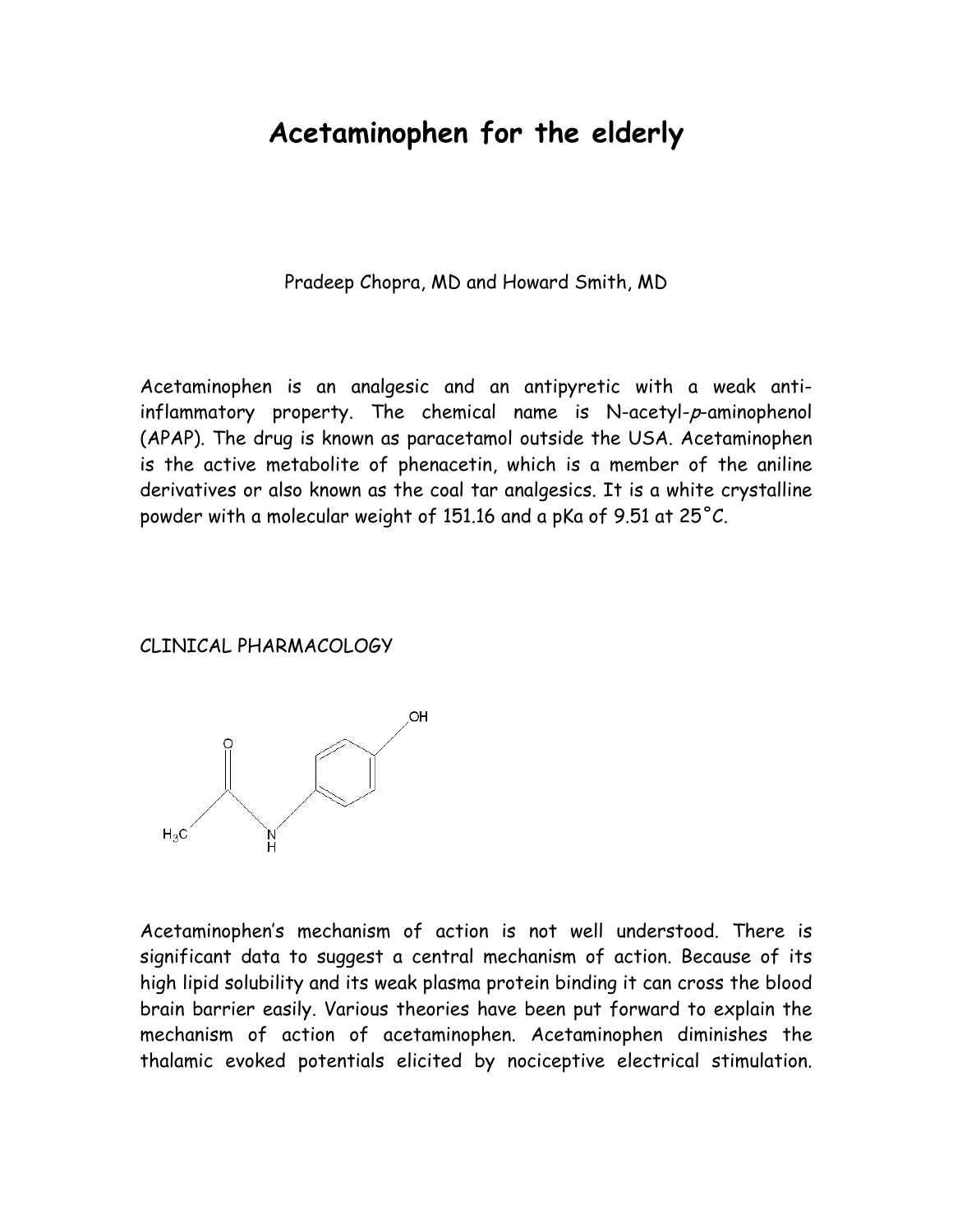There maybe some peripheral effect of acetaminophen by reducing prostacyclin synthesis.

At the spinal level, acetaminophen may have a direct action on a COX-2 variant or a COX-3 type of isoenzyme and inhibit release prostaglandin  $E_2$ release. It may act spinally to inhibit the nitric oxide generation which may impair the nociceptive potential of N-Methyl-D-Aspartate (NMDA) or NK-1 activation.

At the supraspinal level, it may inhibit the descending inhibitory pathways via indirect effects on serotoninergic pathways. It may also affect the opioid systems predominantly by modulating dynorphin release and к receptor function.

## ADVERSE EFFECTS

Acetaminophen is considered one of the safer analgesics. It should be used with caution in patients with preexisting hepatic damage and history of chronic alcohol abuse (more than three alcoholic drinks per day). Acetaminophen is metabolized by the glutathione pathway. These patients have a potential for glutathione storage depletion. However, there is no absolute contraindication to use a short course of acetaminophen under medical supervision in patients with mild preexisting liver disease.

Some of the rare adverse effects of acetaminophen are: Agranulocytosis, anemia, dermatitis, allergic, thrombocytopenia, hepatitis, sterile pyuria and renal failure (with prolonged use of high doses in patients with preexisting renal impairment). Mild bronchospasm has been reported in less than 5% of patients who aspirin sensitive asthma.

Acetaminophen has very few drug interactions. Caution is advised when used with the following drugs:

• Zidovudine – this drug is used in patients in patients with human immunodeficiency virus infection. As reported by Richman et al concurrent administration of acetaminophen and zidovudine may lead to increased incidence of bone marrow suppression.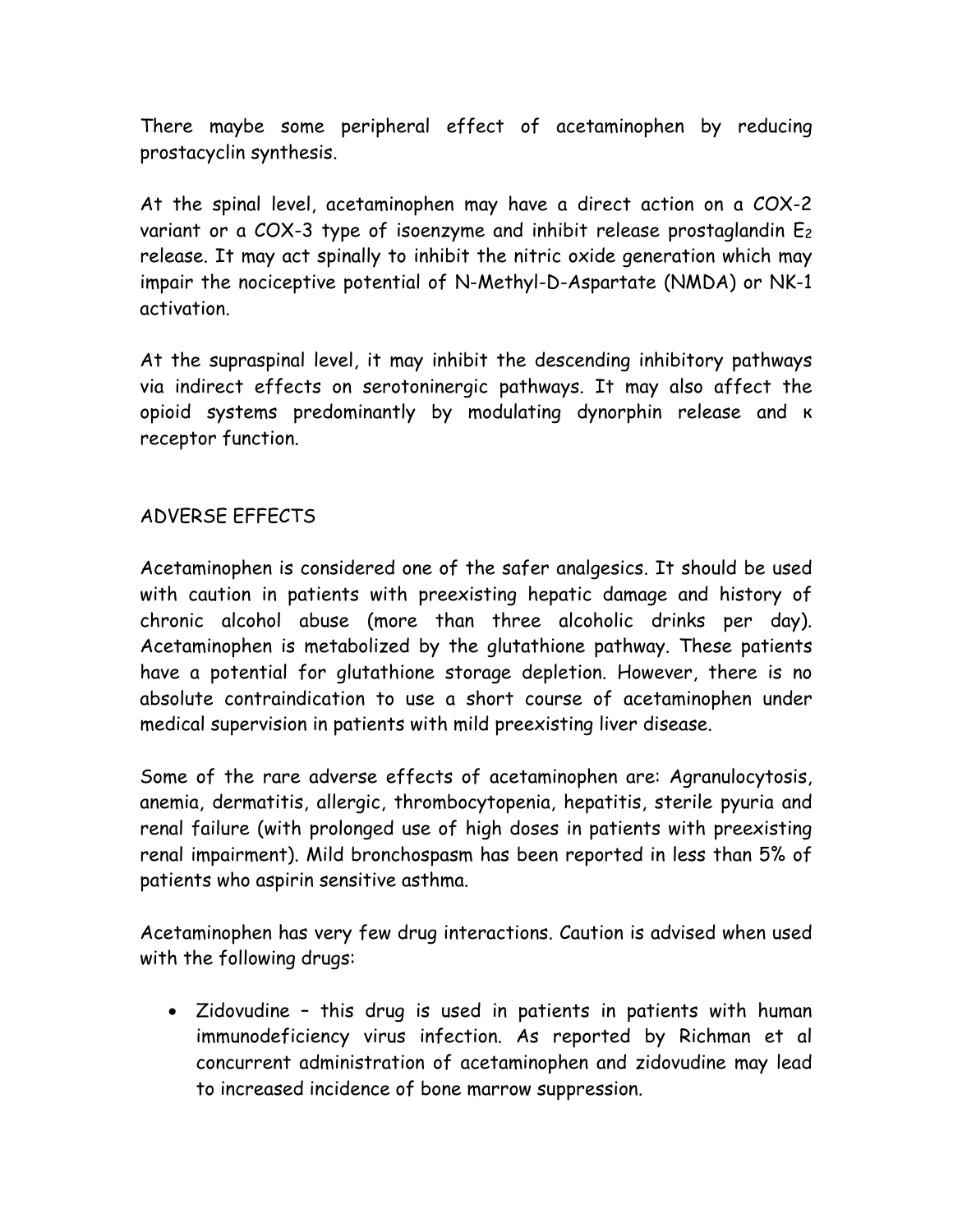- Hepatotoxic and hepatic enzyme inducer drugs there is an increased risk of hepatotoxicity with prolonged use of high doses of acetaminophen in patients taking these drugs.
- Coumadin Acetaminophen used in doses greater than 2 grams per day chronically may increase the anticoagulant effect. Prothrombin time is not affected by short term use of acetaminophen.
- Salicylates and aspirin Controversy surrounds the issue of increased risk of analgesic nephropathy when taken chronically in a high dose in a preparation with combined analgesics. Some would consider high dose of acetaminophen as 1.35 grams per day or a total ingestion of 1 kilogram per year for 3 years (when using a combined analgesic preparation).
- Difunisal when taken concurrently with acetaminophen, the plasma concentration of acetaminophen is increased by 50%

Although acute nephrotoxicity has been reported after massive overdose of acetaminophen, there is very little clinical evidence to suggest that habitual appropriate use of acetaminophen causes nephropathy. The National Kidney Foundation's position has been to recommend the use of acetaminophen in patients with renal failure and also the non-narcotic of choice for patients with preexisting kidney disease.

#### LABORATORY VALUES AFFECTED

Patients taking acetaminophen may have the following laboratory values altered:

• Blood Glucose levels: Acetaminophen may cause falsely lowered values when blood glucose is determined using the oxidase method but not when the glucose-6-phosphate dehydrogenase method is used.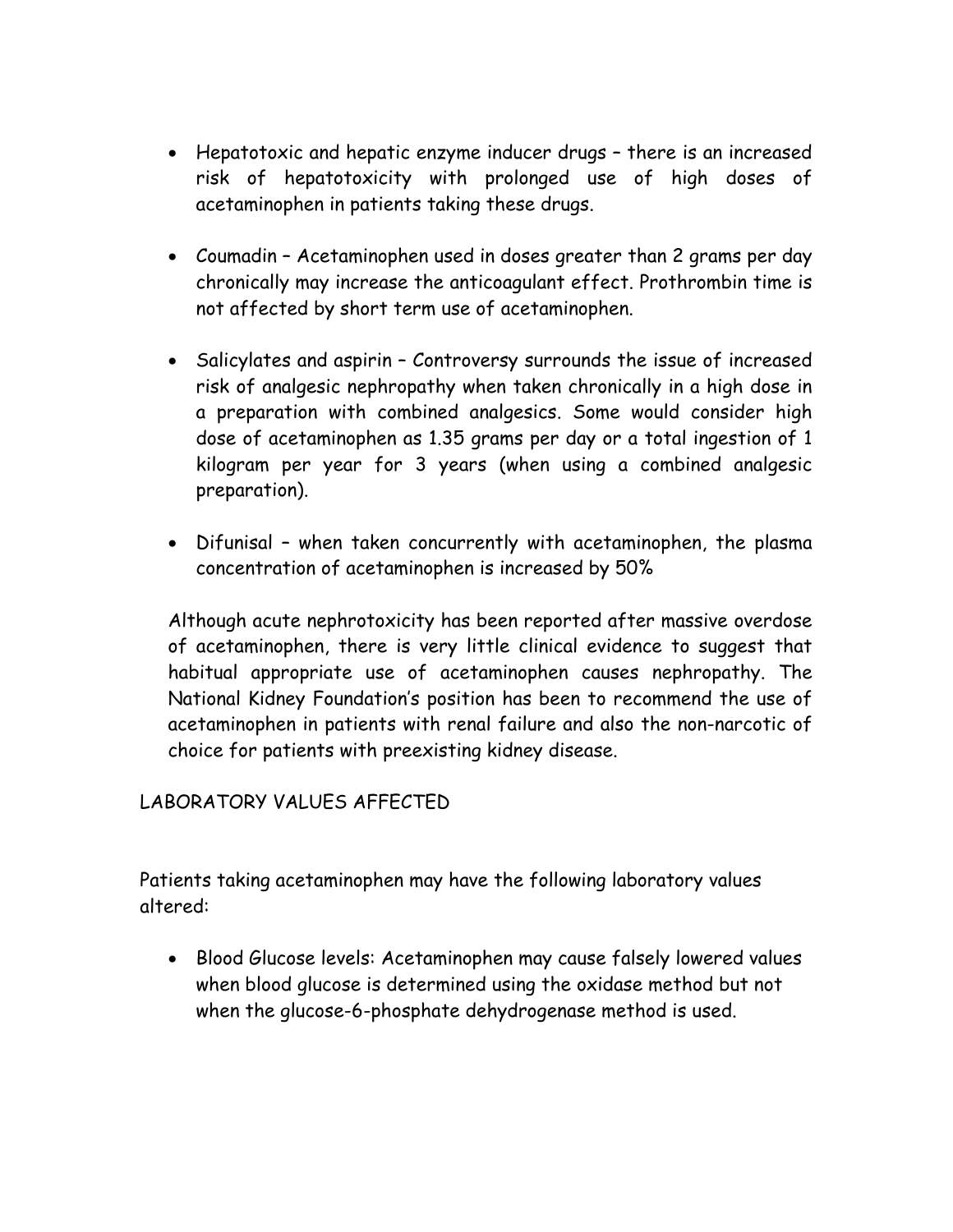- Pancreatic function: Acetaminophen taken prior to the bentiromide test will invalidate the results. It should be discontinued 3 days prior to the test.
- 5-Hydroxyindoleacetic acid (5-HIAA) determination: Acetaminophen may cause false positive results if the reagent nitrosonaphthol is used.

## OVERDOSAGE

Acetaminophen toxicity may result from a single dose of 150 mg to 250 mg/Kg or greater than 7.5 grams to 10 grams within 8 hours.

A minor portion of acetaminophen metabolism is by the cytochrome P-450 dependent N-hydroxylation to form N-acetyl-p-benzoquinone imine (NAPQI). This metabolite without adequate levels of reduced glutathione available directly arylates and oxidizes cellular proteins, leading to inhibition of enzyme activities. High doses of acetaminophen overwhelm the glucuronidation and sulfation pathways and deplete the glutathione pool.

Management of acetaminophen toxicity consists of vigorous supportive therapy and gastric lavage. The drug of choice is N-acetylcysteine. It is a glutathione precursor that replenishes the glutathione store in the liver. The earliest manifestation of acetaminophen hepatoxicity is malaise, nausea, vomiting and diaphoresis. It takes 48 hours to 72 hours for hepatic toxicity to develop. Liver damage from acetaminophen toxicity results in centrilobular hepatic necrosis.

N-acetylcysteine is available for oral use in the USA, whereas it is available in the intravenous form in Europe. It is ideally given within 8 hours or less of ingestion but should be given if less than 36 hours have elapsed since ingestion of acetaminophen. Treatment should be started immediately without waiting for acetaminophen levels, if the history is suggestive of acetaminophen toxicity. When administered orally it is diluted to a 5% solution by mixing in water and should be given within 1 hour of preparing it.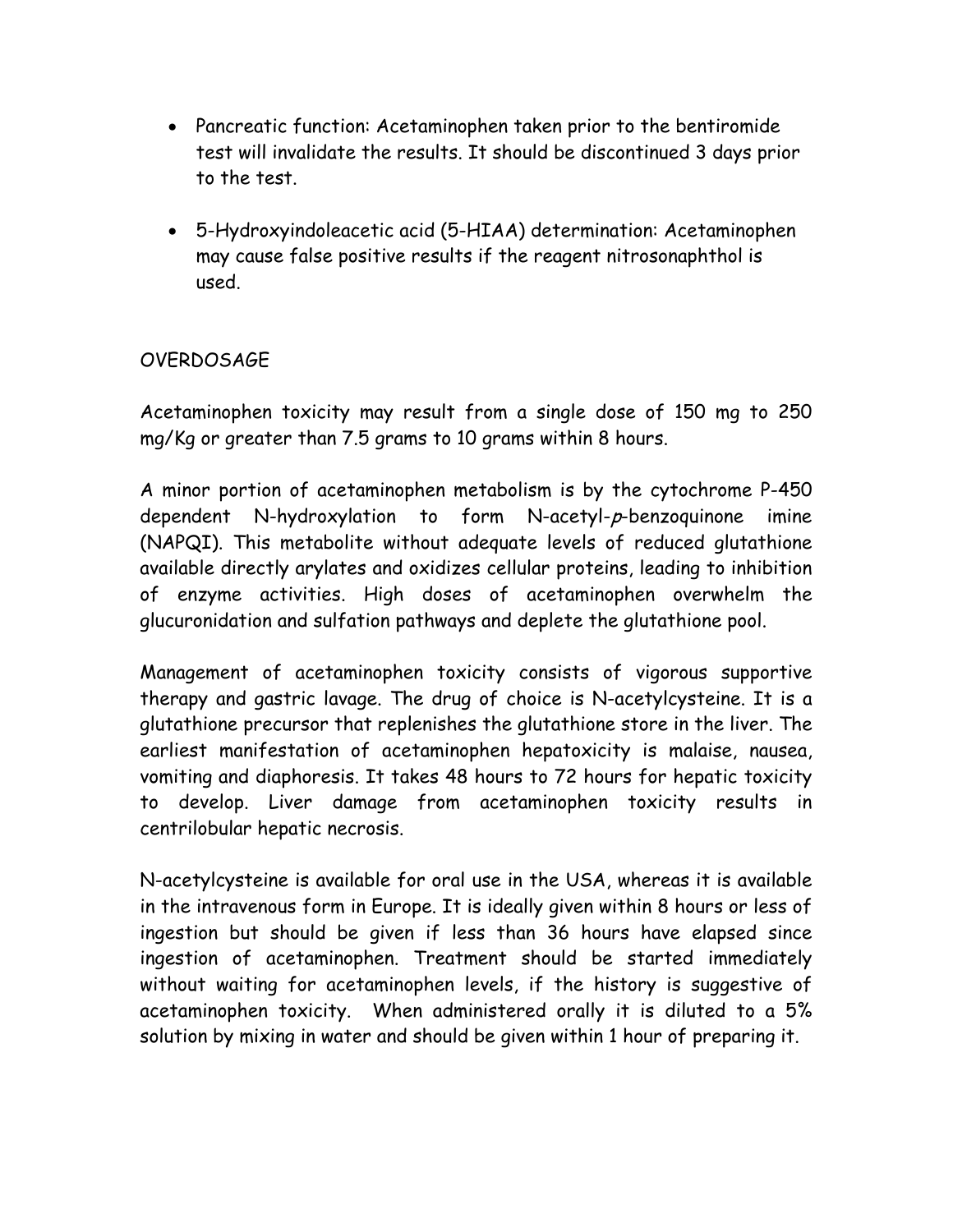The loading dose of oral N-acetylcysteine is 140 mg/Kg followed by 70 mg/Kg every 4 hours for 17 doses. Treatment is stopped if plasma acetaminophen levels indicate that the risk of hepatotoxicity is low.

Adverse effects of N-acetylcysteine are nausea, vomiting, diarrhea, skin rash, urticaria and anaphylactoid reaction. Further information on acetaminophen overdose can obtained from:

 Rocky Mountain Poison Center, Denver, CO Telephone number: 800-525-6115

DOSAGE AND ADMINISTRATION

The oral does of acetaminophen is 325 mg to 1000 mg. Doses can be given every 4 hours to 6 hours. The maximum dose should not exceed 4000 mg per day.

The rectal dose is 650 mg. Rectal administration is suboptimal because its absorption maybe affected by stool present in the rectum.

The extended release acetaminophen formulation Tylenol Arthritis Extended Relief Caplets contains 650mg of acetaminophen in a unique, patented bilayer. The first layer dissolves quickly (roughly about 325 mg), where as the second layer is time released to provide 8 hours of relief.

Acetaminophen is used mainly as an analgesic and antipyretic. It is a good alternative to patients in whom aspirin is contraindicated. There is no dose alteration when taken by the elderly. The American College of Rheumatology in their updated guidelines has recommended acetaminophen as the first line pharmacologic therapy because of its cost, efficacy and safety profile.

Acetaminophen in the elderly has proven to have broad tolerability, reasonable efficacy and a low side effect profile. It has very few drug interactions, an important consideration in the elderly who are usually on several medications. The use of acetaminophen in the elderly is considered safe and without significant side effects when used appropriately.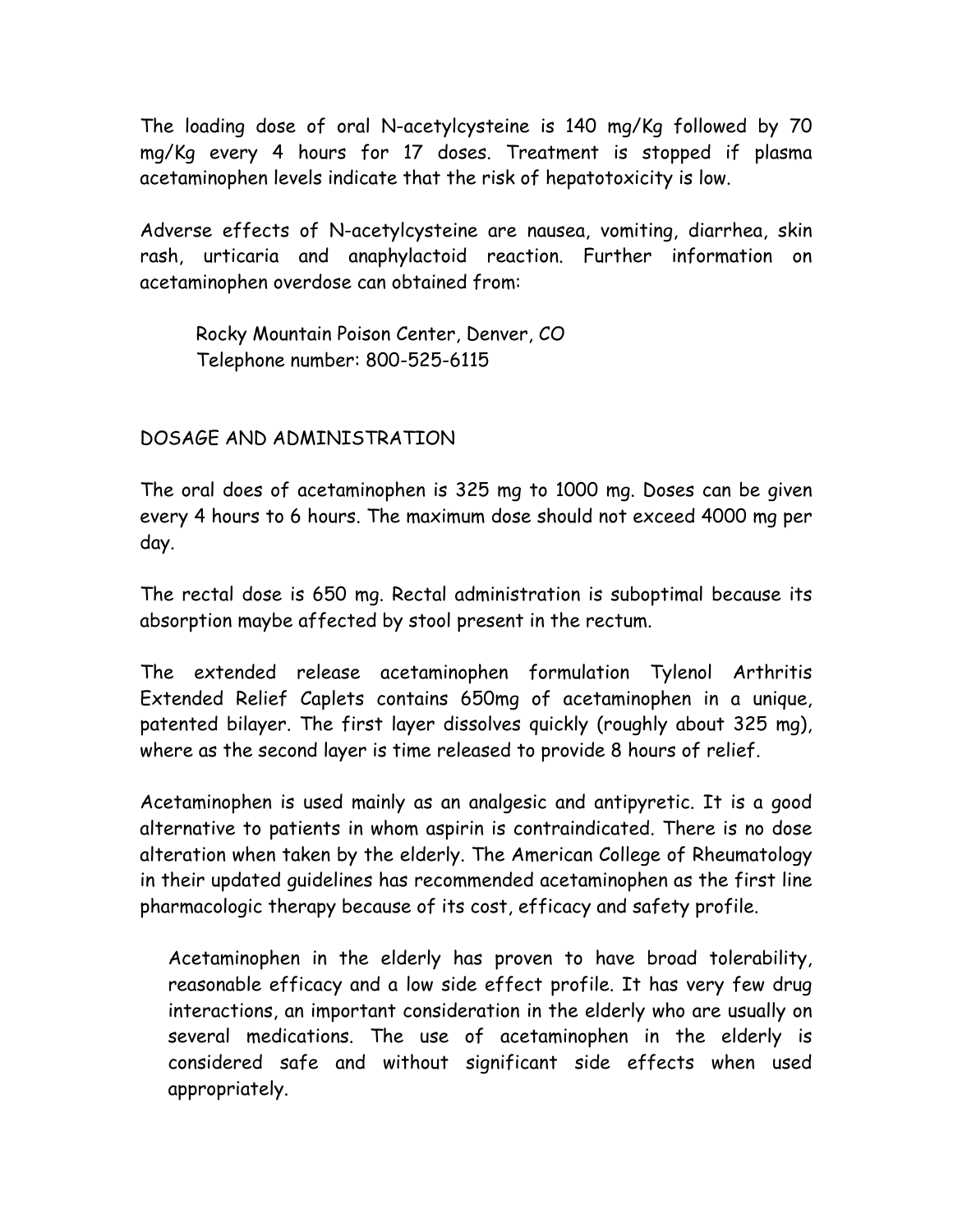#### REFERENCES

- 1. Smith H: Acetaminophen (Bench). In: Smith H: Drugs for Pain,  $1<sup>st</sup>$  ed. Hanley & Belfus, 2003 pp 19-28
- 2. Smith H: Acetaminophen (Bedside). In: Smith H: Drugs for Pain,  $1<sup>st</sup>$  ed. Hanley & Belfus, 2003 pp 33-38
- 3. Mehlisch DR , Sollecito WA , Helfrick JF , Leibold DG , Markowitz R , Schow CEJ , Shultz R , Waite DE : Multicenter clinical trial of ibuprofen and acetaminophen in the treatment of postoperative dental pain . J Am Dent Assoc 1990 ; 121 : 257–63
- 4. Richman DD, et al: The toxicity of azidothymidine (AZT) in the treatment of patients with AIDS and AIDS-related complex: A double-blind, placebo controlled trial. N Engl J Med 317:192-197, 1987
- 5. Rocha GM, Michea LF, Peters EM, et al: Direct toxicity of nonsteroidal anti-inflammatory drugs for renal medullary cells. Proc Natl Acad Sci U S A 98:5317-5322, 2001
- 6. American Geriatrics Society Panel on Chronic Pain in Older Persons: Clinical practice guidelines: The management of chronic pain in older persons. J Am Geriatr Soc 46:635-651, 1998
- 7. Benson GD: Acetaminophen in chronic liver disease. Clin Pharmacol Ther 33:95-101, 1983
- 8. Bradley JD, Brandt KD, Katz BR, et al: Comparison of an antiinflammatory dose of ibuprofen, an analgesic dose of ibuprofen, and acetaminophen in the treatment of patients of osteoarthritis of the knee. N Engl J Med 325:87-91, 1991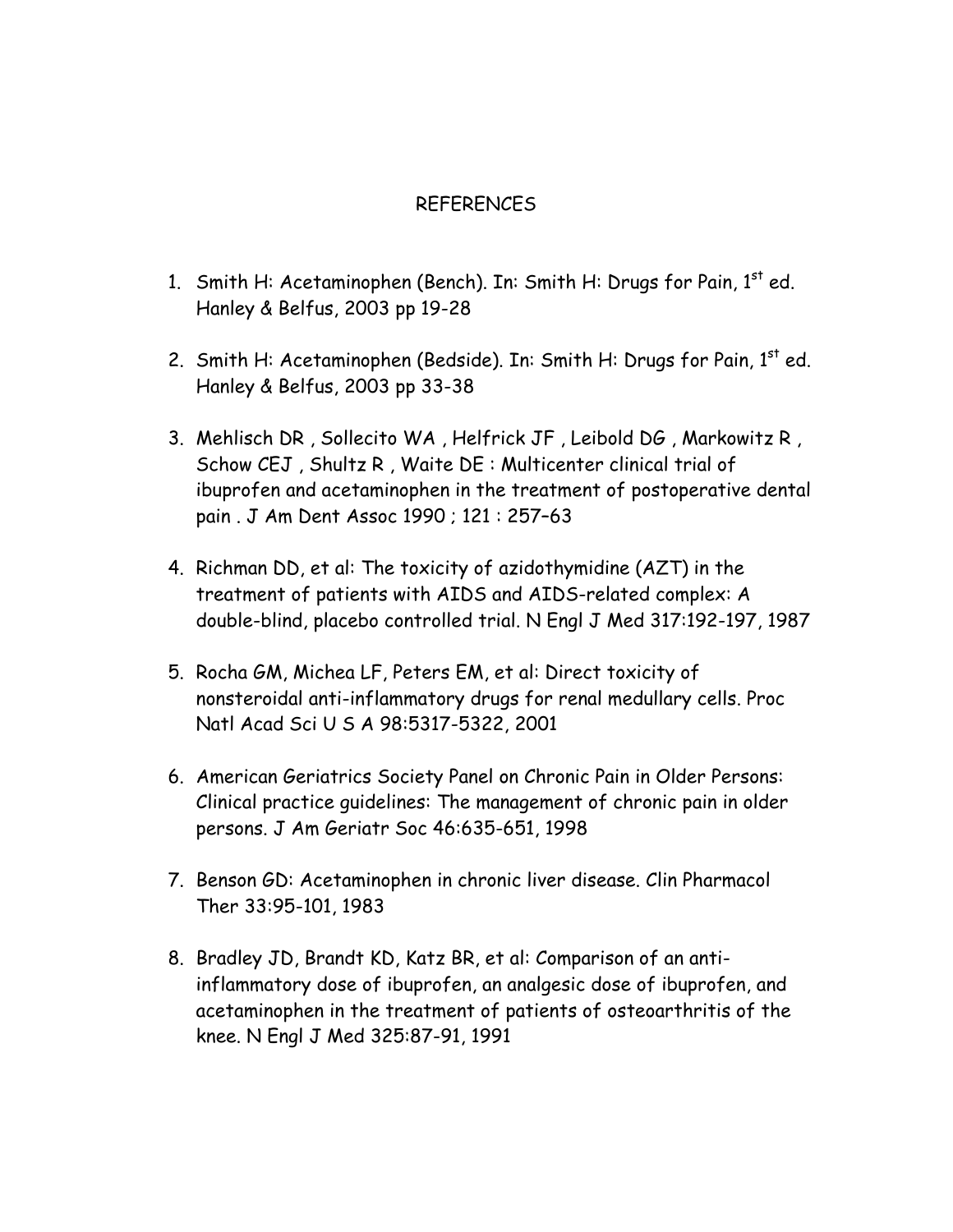- 9. Bjorkman R: Hallman KM, Hender T, et al: Acetaminophen blocks spinal hyperalgesia induced by NMDA and substance P. Pain 57:259-264, 1994
- 10. Henrich WL, Agodoa LE, Barrett B, et al: Analgesics and the kidney: Summary and recommendations to the Scientific Advisory Board of the National Kidney Foundation from an Ad Hoc Committee of the National Kidney Foundation. Am J Kidney Dis 27: 162-165, 1996
- 11. Hochberg MC, Altman RD, Brandt KD, et al: Guidelines for the medical management of osteoarthritis: Part I. Osteoarthritis of the hip. Part II. Osteoarthritis of the knee. Arthritis Rheum 38: 1535-1546, 1995
- 12. Kuffner EK, Dart RC: Acetaminophen used in patients who drink alcohol: Current study evidence. Am J Managed Care 7:5592-5596, 2001
- 13. Rocha GM, Michea LF, Peters EM, et al: Direct toxicity of nonsteroidal anti-inflammatory drugs for renal medullary cells. Proc Natl Acad Sci U S A 98:5317-5322, 2001
- 14. Steffe EM, et al: The effect of acetaminophen on zidovudine metabolism in HIV-infected patients. J Acquir Immune Defic Synr Hum Retrovirol 3: 691-694, 1990
- 15. American Geriatrics Society Panel on Chronic Pain in Older Persons: Clinical practice guidelines. The management of chronic pain in older persons. J Am Geriatr Soc 46:635-651, 1998
- 16. Benson GD: Acetaminophen in chronic liver disease. Clin Pharmacol Ther 34:95-101, 1983
- 17. Creamer P: Curr Opin Rheumatol 12:450-455, 2000
- 18. De param BJ, Gancedo SQ, Cuevas M, et al: Paracetamol (acetaminophen ) hypersensitivity. Ann Allergy Asthma Immunol 85:508-511, 2000